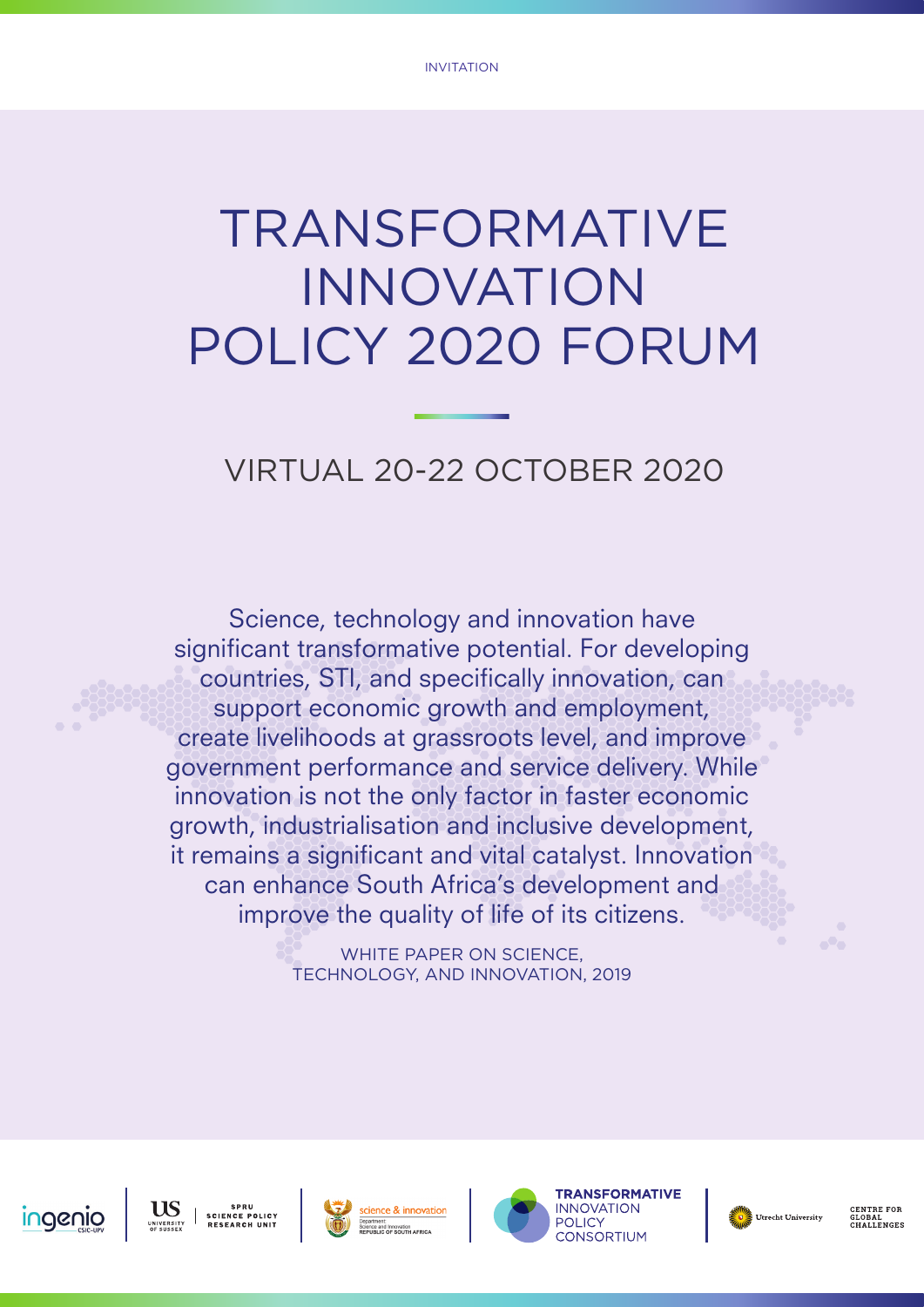#### THE TRANSFORMATIVE INNOVATION POLICY CONSORTIUM

South Africa is a founding member of the Transformative Innovation Policy Consortium (TIPC). Inaugurated in 2017, the consortium is giving substance to a new focus for Science, Technology and Innovation (STI) policy based on 'Transformative Change' to tackle global societal challenges, including climate change, inequality, education, health, employment and pathways to economic growth and development. This is known as Transformative Innovation Policy (TIP).

TIPC is co-ordinated by the Science Policy Research Unit (SPRU) at the University of Sussex in the UK, the Utrecht University Centre for Global Challenges in the Netherlands and INGENIO (CSIC-UPV), a joint research centre of the Spanish National Research Council and the Universitat Politècnica de València.

Current TIPC members comprise of ministries and funding agencies from Colombia, Finland, Norway, South Africa and Sweden. In addition, China, Brazil, Ghana, Kenya and Senegal are participating in associated pilot projects. Working together in a co-created five-year programme, TIPC is mobilizing empirical research in combination with policy experimentation, evaluation, capacity building and mutual learning.

Building on the international network, regional hubs have now been established in Europe, Latin America and Africa. The Africa Hub was established in 2018 at Science Forum South Africa (SFSA) bringing together South Africa, Ghana, Kenya, and Senegal.

#### BUILDING RESEARCH AND CAPABILITY IN SOUTH AFRICA

By leveraging on the international and continental effort, a 5-year national effort began in 2019 aimed at:-

- Building a diverse community of practice of no less than 200 change agents including policy-makers, researchers, and other change agents.
- Evolving a common framework that informs and influences system-level transformation efforts of the DSI, its entities, and its partners
- Applying transformative innovation policy frameworks and tools to a portfolio of no less than 10 policy experiments
- Building research and capacity-building capability in South Africa

Core to advancing the national effort is the Annual Forum of the community of practice. The inaugural forum, held in October 2019, took the form of three complementary capacity-building interventions.

The central capacity-building intervention was an in-depth two-day training programme for ten of the 15 policy experiments that constituted the South African portfolio at the time (see graphic below). Training programme participants were introduced to transformative innovation policy, the socio-technical approach, and the multi-level perspective for deep transitions.

| search and capacity-building capability in South<br>perspective for acep transitions.                                                                                                                                                                                                                         |                                                                                                                           |                                                                                                   |                                                                                                                    |  |  |
|---------------------------------------------------------------------------------------------------------------------------------------------------------------------------------------------------------------------------------------------------------------------------------------------------------------|---------------------------------------------------------------------------------------------------------------------------|---------------------------------------------------------------------------------------------------|--------------------------------------------------------------------------------------------------------------------|--|--|
| <b>Policy Experiment 1 - Transformative Innovation Community of Practice</b>                                                                                                                                                                                                                                  |                                                                                                                           |                                                                                                   |                                                                                                                    |  |  |
| <b>Policy Experiment 2</b><br>stationary fuel cells in informal<br>nents and rural communities                                                                                                                                                                                                                | <b>Policy Experiment 3</b><br>A roadmap to achieve smart and innovative sustainable<br>human settlements in South Africa  |                                                                                                   |                                                                                                                    |  |  |
| <b>Policy Experiment 4</b><br>ion Transformation Initiative<br>(SANITI)                                                                                                                                                                                                                                       | <b>Policy Experiment 5</b><br>Innovation-driven Local Economic Development in the<br><b>Vhembe District Municipiality</b> |                                                                                                   |                                                                                                                    |  |  |
| <b>Policy Experiment 6</b><br>21st Century Education Sandbox<br><b>Policy Experiment 7</b><br>Illy-enabled network of technology centres<br><b>Policy Experiment 15</b><br>way Management for Youth Employment                                                                                                |                                                                                                                           | <b>Policy</b><br><b>Experiment 14</b><br>Industrial Parks and<br>SEZ's as innovation<br>catalysts | <b>Policy Experiment 8</b><br>Living Catchments<br><b>Policy Experiment 9</b><br>Just Transitions in<br>Mpumalanga |  |  |
| <b>Policy Experiment 10 - WEF Centre for 4IR - South African Affiliate</b><br><b>Policy Experiment 11 - Foresight based Planning in the Eastern Cape</b><br>Policy Experiment 12 - Procurement for locally developed technologies and innovations<br><b>Policy Experiment 13 – Open data and open science</b> |                                                                                                                           |                                                                                                   |                                                                                                                    |  |  |
|                                                                                                                                                                                                                                                                                                               |                                                                                                                           |                                                                                                   |                                                                                                                    |  |  |

Roll out of settlem

Sanitati

Digital

Pathway Management for Youth Employment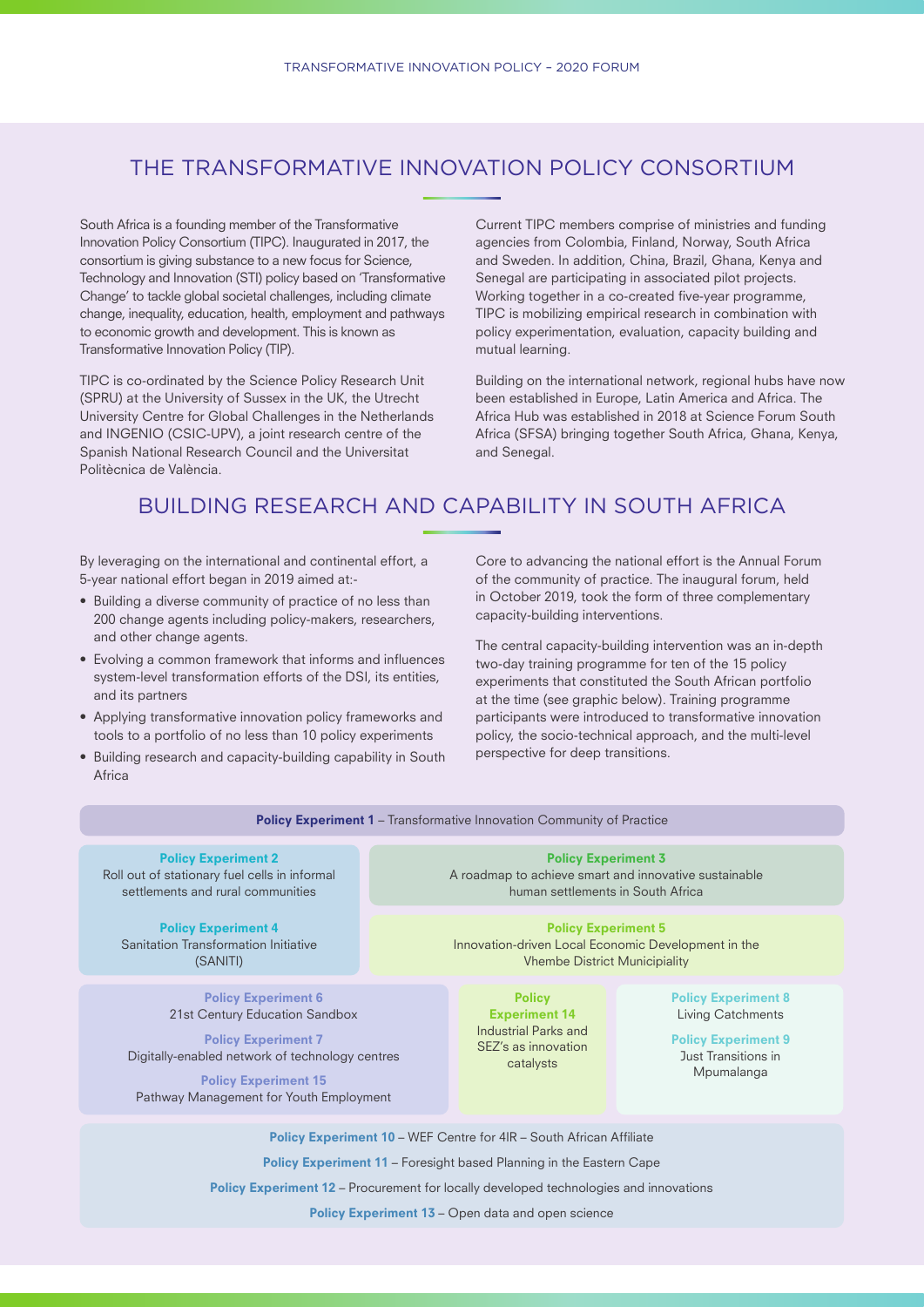#### PILOTING NEW MODELS FOR CO-CREATION

To advance further 'second-order learning', the South African national programme recently concluded a pilot co-creation intervention, designed to enhance the design of the policy experiment, as well as supporting capacity-building and strengthening theoretical frameworks.

The 14-week intervention (see graphic below) included the development and/ or strengthening of a Theory of Change, introduction of the concept of 'transformative outcomes', and designing a monitoring and evaluation framework towards transformative change. The Living Catchments Policy Experiment team volunteered to pilot the intervention.



### Further milestones since the 2019 Forum include:

- The Africa regional hub, which has developed and matured since its launch in December 2018. Transformative Innovation case studies on ICT in Higher Education (Senegal), mobile schools (Kenya), and e-waste (Ghana) were developed and published using TIP tools and frameworks. The 2020 Forum will showcase the scholarship and efforts of the Africa Regional Hub
- A Trilateral Chair on Transformative Innovation, the Fourth Industrial Revolution and Sustainable Development, which started operating in July 2019. Funded by the South African National Research Foundation and the British Council, the programme is an international research collaboration between the University of Johannesburg, the African Centre for Technology Studies (ACTS) in Nairobi and the Science Policy Research Unit (SPRU) at the University of Sussex in the UK. The programme builds on the expertise of the three

partners to strengthen African scholarship for examining transformative innovation and its policy dimensions, in the context of the fourth industrial revolution (4IR) and efforts to achieve sustainable development. The Trilateral Chair will share progress and an update at the 2020 Forum.

• As part of ongoing efforts to implement the 2019 White Paper Policy imperatives, several new and significant innovation-focused initiatives and partnerships have emerged as potential candidates for inclusion in the South African portfolio. This includes the United Nations Development Programme (UNDP) SDG Accelerator, a large-scale employment stimulus programme, Hydrogen Fuel Cell industrial development corridor, the Imbali Education and Innovation Precinct, and the Covid-19 data observatory.